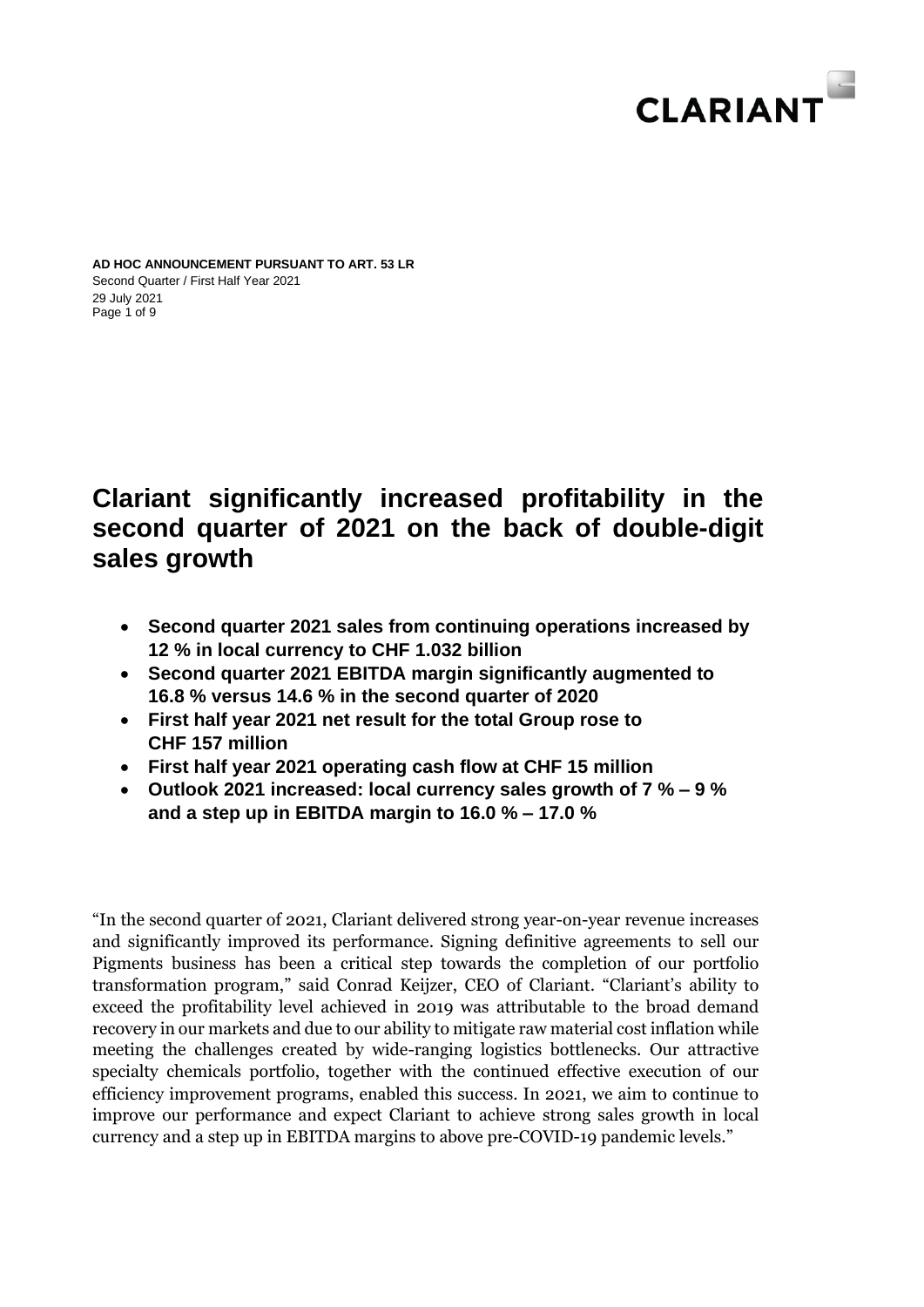

Page 2 of 9 Second Quarter / First Half Year 2021 29 July 2021

# **Key Financial Data**

| <b>Continuing operations</b>            | <b>Second Quarter</b> |        |       | <b>First Half Year</b> |         |              |            |       |
|-----------------------------------------|-----------------------|--------|-------|------------------------|---------|--------------|------------|-------|
| in CHF million                          | 2021                  | 2020   | % CHF | $%$ LC                 | 2021    | 2020         | % CHF % LC |       |
| Sales                                   | 1 0 3 2               | 926    | 11    | 12                     | 2 0 3 4 | 1945         | 5          | 7     |
| <b>EBITDA</b>                           | 173                   | 135    | 28    |                        | 337     | 292          | 15         |       |
| - margin                                | 16.8%                 | 14.6 % |       |                        | 16.6%   | 15.0 %       |            |       |
| EBITDA before exceptional items         | 178                   | 146    | 22    |                        | 346     | 309          | 12         |       |
| - margin                                | 17.2 %                | 15.8 % |       |                        | 17.0%   | 15.9 %       |            |       |
| EBIT                                    |                       |        |       |                        | 206     | 154          |            |       |
| Net result from continuing operations   |                       |        |       |                        | 107     | 75           |            |       |
| Net result $(1)$                        |                       |        |       |                        | 157     | 90           |            |       |
| Operating cash flow (1)                 |                       |        |       |                        | 15      | 89           |            |       |
| Number of employees (1)                 |                       |        |       |                        | 13 057  | 13 235 $(2)$ |            |       |
| <b>Discontinued operations</b>          |                       |        |       |                        |         |              |            |       |
| Sales                                   | 233                   | 456    | -49   | $-49$                  | 449     | 941          | $-52$      | $-52$ |
| Net result from discontinued operations |                       |        |       |                        | 50      | 15           |            |       |

(1) total Group including discontinued operations

(2) as of 31 December 2020

# **Second Quarter 2021 – Significantly higher profitability underpinned by double-digit sales expansion**

Muttenz, July 29, 2021 - Clariant, a focused, sustainable, and innovative specialty chemical company, today announced that the second quarter 2021 sales from continuing operations increased by 12 % in local currency to CHF 1.032 billion. This corresponds to an 11 % improvement in Swiss francs. Strong growth in Care Chemicals and Catalysis accompanied the particularly positive sales expansion reported in Natural Resources. This expansion was achieved via higher volumes and positive pricing in all Business Areas.

Clariant grew sales in all regions in the second quarter of 2021, thus reflecting a clear demand recovery. In Asia, the strong 20 % growth in local currency was supported by expansion in all Business Areas. The Middle East & Africa region reported notable 15 % growth, followed closely by Europe, where sales rose by 13 %. The Americas also advanced at a growth rate of 7 % in Latin America and by 2 % in North America, resulting from the recovery in Oil Services.

In the second quarter, Care Chemicals increased sales by 11 % in local currency, supported by a double-digit expansion in Industrial Applications. Catalysis sales rose by a notable 7 % in local currency primarily due to the strong sales development in Specialty Catalysts. Natural Resources sales increased by a resounding 17 % in local currency due to the strong rebound in Additives and Functional Minerals as well as the return to growth in Oil Services.

The continuing operations EBITDA increased to CHF 173 million and a corresponding margin of 16.8 %, outperforming the 14.6 % in the second quarter of the previous year. This development was positively influenced by strong volume expansion improving operating leverage together with pricing measures, the continued successful execution of Clariant's efficiency programs, which resulted in additional cost savings of CHF 9 million in the second quarter, and due to the efficiency program provision booked in the second quarter of the previous year.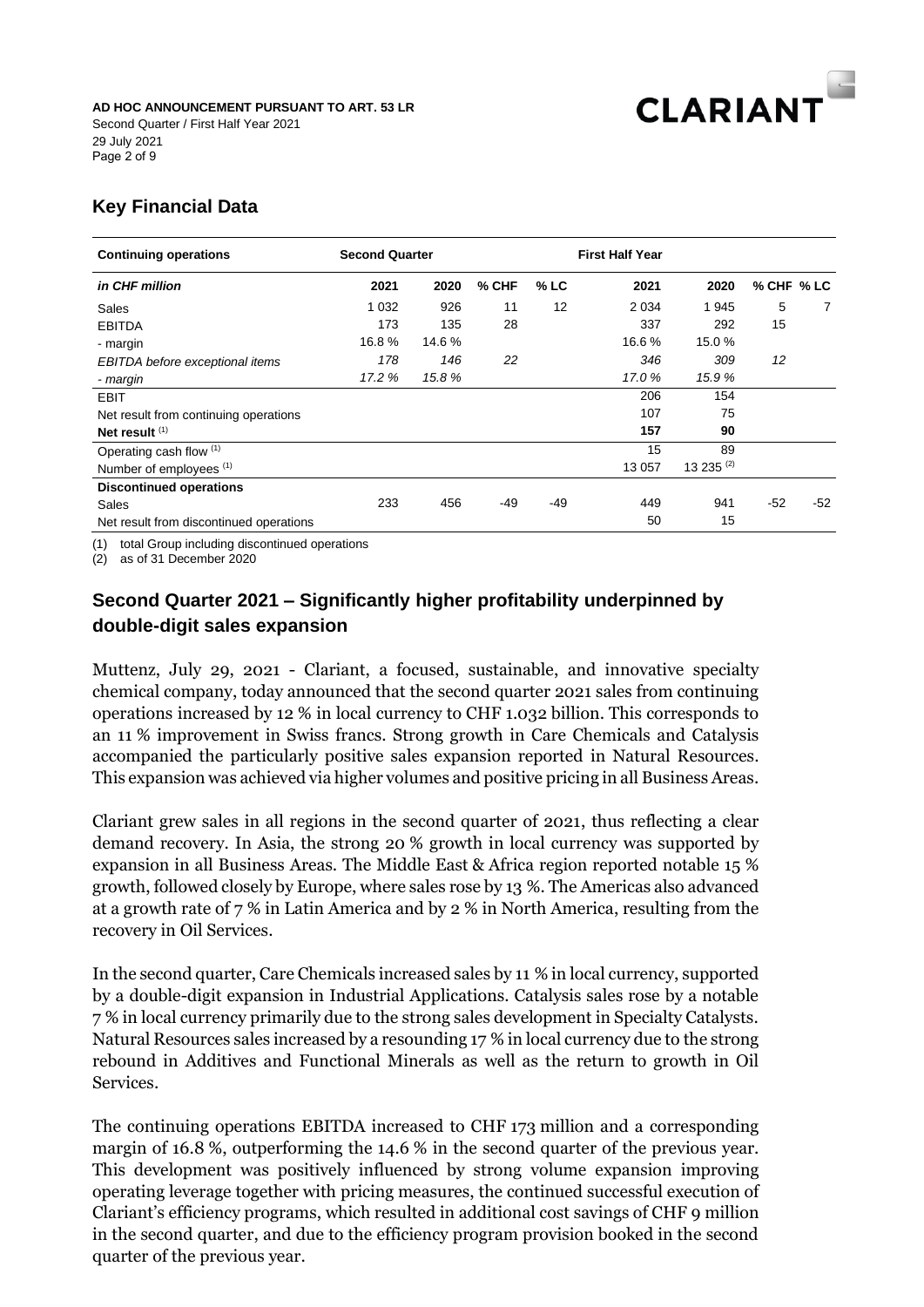

# **First Half Year 2021 – Higher sales in all Business Areas and double-digit profitability improvement**

First half year 2021 continuing operations sales increased by 7 % in local currency and by 5 % in Swiss francs to CHF 2.034 billion, compared to CHF 1.945 billion in the first half year 2020.

In the first half year, sales grew in almost all geographic regions. Europe and Asia set the pace with strong growth of 15 % and 14 %, respectively, whereby China expanded by 20 % in local currency. Latin American sales rose by 5 %, followed by the Middle East & Africa with 3 % growth. Only North America weakened by 15 % due to the challenging environment in Oil Services as well as the weather-related business disruptions in the first quarter of 2021.

In the first half of 2021, Care Chemicals sales rose by 9 % in local currency primarily due to the market recovery in Industrial Applications. The Catalysis Business Area's top line increased by 9 % in local currency, propelled by growth in all three Business Lines (Petrochemicals, Specialty Catalysts, and Syngas). Natural Resources sales were 4 % higher in local currency versus the same period of the previous year due to double-digit growth in Additives and Functional Minerals together with an improvement in Oil and Mining Services.

The continuing operations EBITDA increased to CHF 337 million as the Group improved margins on the back of sales expansion and operating leverage in tandem with the continued effective execution of our efficiency improvement programs, which resulted in additional cost savings of CHF 15 million in the first half year. The EBITDA margin increased to 16.6 % from 15.0 % in the previous year due to the higher profitability in all three Business Areas and continued cost discipline.

In the first half of 2021, the net result for the total Group increased to CHF 157 million versus CHF 90 million in the first half of 2020. This improvement can be ascribed to the higher profitability, lower exceptional and corporate cost, efficiency program-based savings, and the higher contribution from discontinued operations.

Operating cash flow for the total Group declined to CHF 15 million from CHF 89 million in the first half of 2020. This development was mainly attributable to higher trade receivables on the back of the sales growth, the inventory buildup needed to meet higher demand levels as well as the uncertainties connected to the instable logistics chain situation, the corresponding raw material scarcity in several businesses, as well as the cash out for the previously provisioned efficiency programs.

Net debt for the total Group increased to CHF 1.290 billion versus CHF 1.040 billion as of the end of 2020, following the normal seasonal cash flow and net working capital pattern.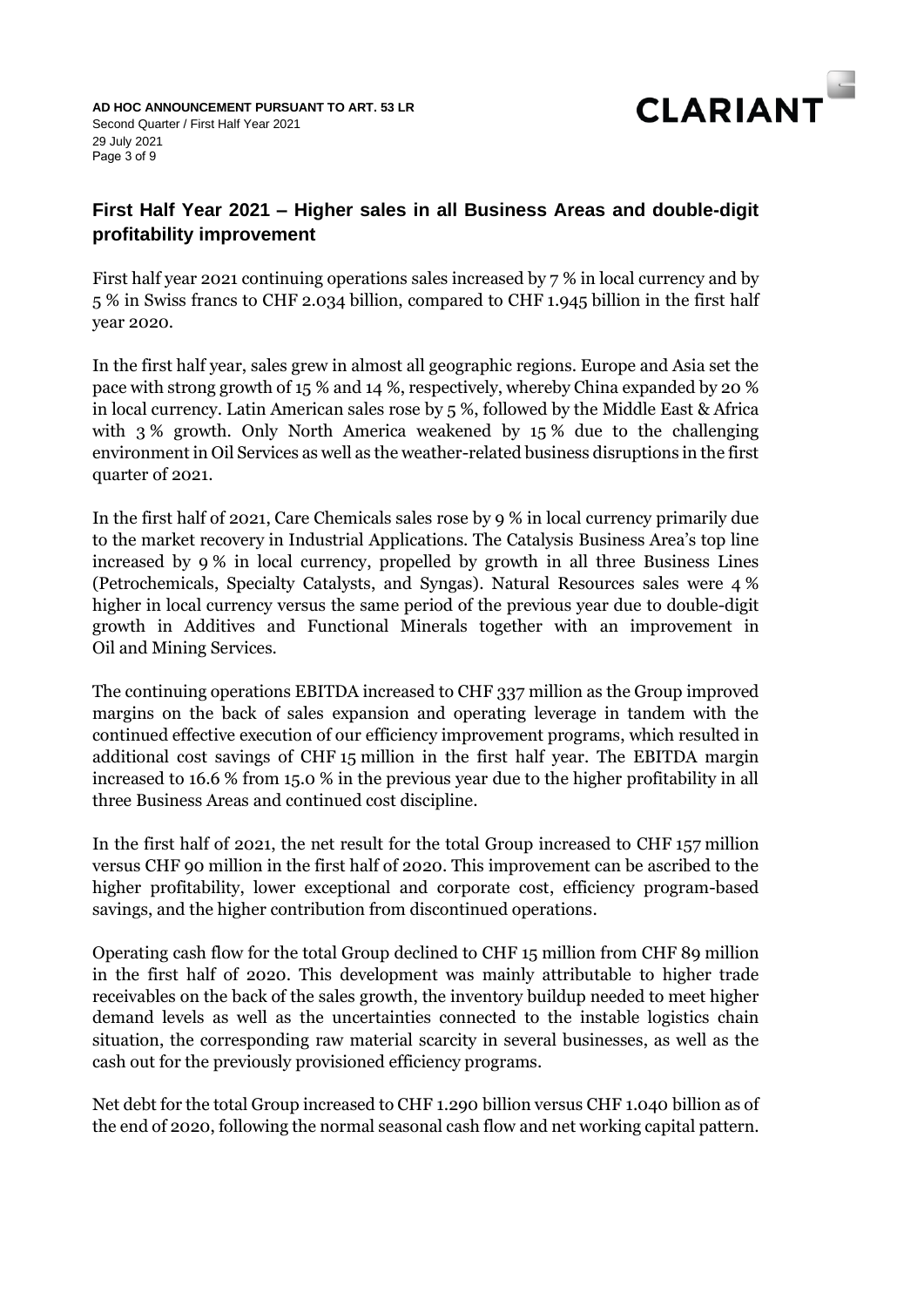

Page 4 of 9 **AD HOC ANNOUNCEMENT PURSUANT TO ART. 53 LR** Second Quarter / First Half Year 2021 29 July 2021

# **Discontinued Operations**

In the second quarter of 2021, on a like-for-like basis, excluding Masterbatches sales from the second quarter of 2020, sales in discontinued operations (Pigments) increased by 17 % in local currency and in Swiss francs. In the first half of 2021, on a like-for-like basis, excluding Masterbatches sales from the first half of 2020, sales in discontinued operations (Pigments) rose by 10 % in local currency and by 8 % in Swiss francs, supported by the stronger economic environment.

In the second quarter as well as in the first half year 2021, the EBITDA margin increased due to the higher sales levels of the Pigments business, the corresponding operating leverage improvement, effective cost management optimization, and the divestment of the Masterbatches business.

Clariant announced that definitive agreements have been signed with Heubach Group and SK Capital Partners to divest its Pigments business, with closing expected to take place in the first half of 2022.

# **Outlook – Full year 2021 forecast increased**

Clariant is a focused, sustainable, and innovative specialty chemical company that aims to grow above the market to achieve higher profitability through sustainability and innovation. The Group is significantly reshaping its portfolio through the divestment of Healthcare Packaging in 2019, the sale of Masterbatches in 2020, and the signed agreements for the divestment of Pigments.

For the third quarter of 2021, Clariant expects continued strong growth for the Group in local currency versus the prior year, underpinned by expansion in all three Business Areas driven by the recovery of Industrial Applications in Care Chemicals, demand for Petrochemicals in Catalysis, and continued growth in all three Natural Resources Business Units. Clariant aims to improve its year-on-year margin levels in the third quarter of 2021 via volume growth, continued cost discipline, and pricing actions to overcome the rise in raw material and logistics cost, while the margin development is likely to be slightly lower sequentially.

Looking at the full year 2021, Clariant expects to achieve local currency sales growth in continuing operations within a range of  $7\%$  – 9 %, including the consolidation of the India Glycols Limited joint venture as of July 1, 2021, and a step up in the EBITDA margin to a range of  $16.0\%$  – 17.0 % on the back of the sales growth, the improved profitability of its specialty portfolio, and the positive impact of the performance programs. This is based on an assumption of a continued economic recovery, while uncertainty remains high.

Clariant will be holding a Capital Market Day on November 23, 2021.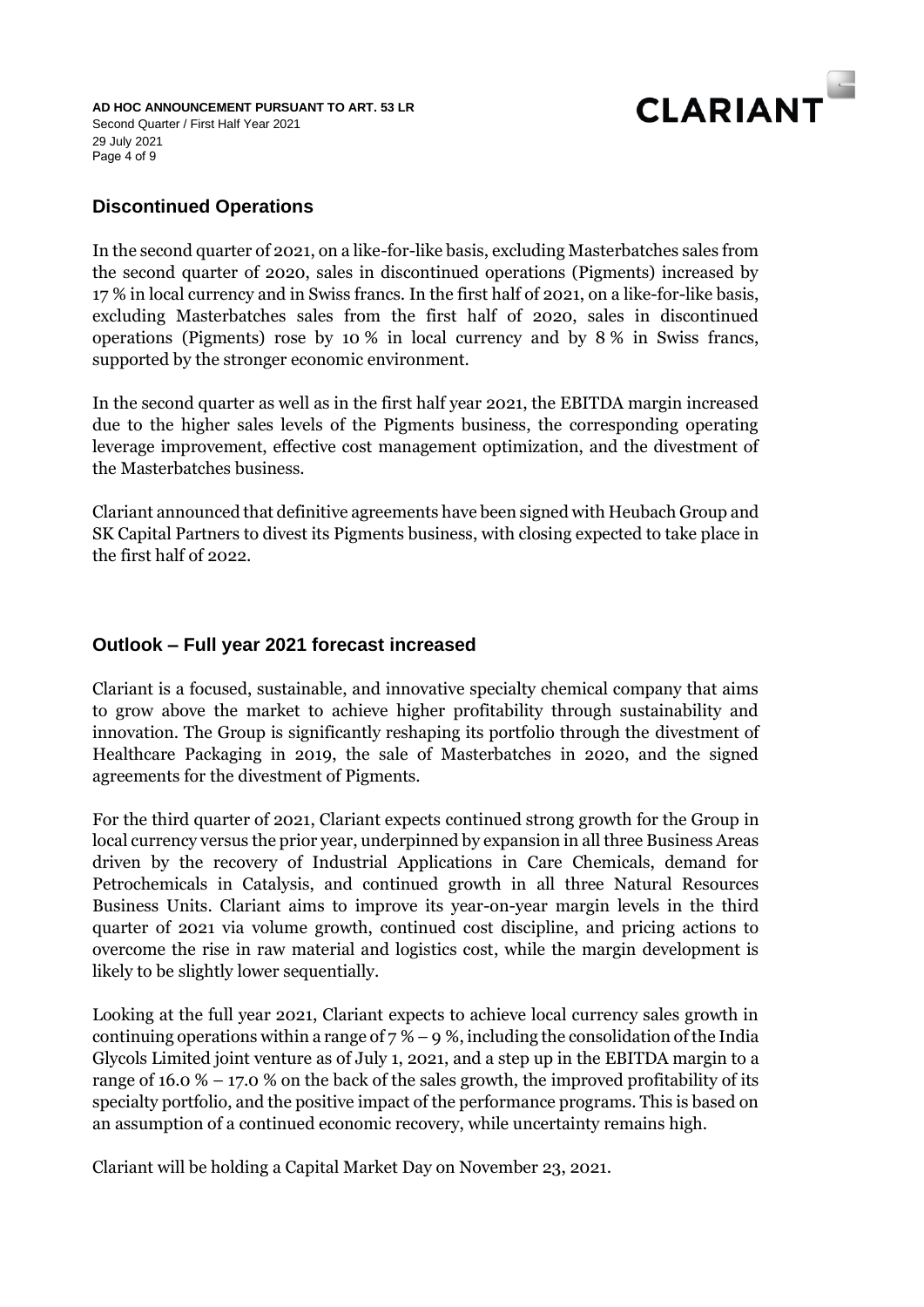

# **Business Discussion**

# **Business Area Care Chemicals**

|                                 | <b>Second Quarter</b> |        |         |        | <b>First Half Year</b> |        |       |        |
|---------------------------------|-----------------------|--------|---------|--------|------------------------|--------|-------|--------|
| in CHF million                  | 2021                  | 2020   | $%$ CHF | $%$ LC | 2021                   | 2020   | % CHF | $%$ LC |
| Sales                           | 384                   | 347    | 11      | 11     | 788                    | 734    |       | 9      |
| <b>EBITDA</b>                   | 77                    | 51     | 51      |        | 157                    | 120    | 31    |        |
| - margin                        | 20.1 %                | 14.7 % |         |        | 19.9 %                 | 16.3 % |       |        |
| EBITDA before exceptional items | 77                    | 63     | 22      |        | 157                    | 133    | 18    |        |
| - margin                        | 20.1%                 | 18.2 % |         |        | 19.9 %                 | 18.1%  |       |        |

#### **Sales**

In the second quarter of 2021, sales in the Business Area Care Chemicals grew by a strong 11 % in local currency and in Swiss francs. Industrial Applications sales rose at a doubledigit rate, propelled by renewed end market strength and a corresponding demand recovery. Consumer Care sales reflected a stable development, which was attributable to the challenging comparison base as the COVID-19 pandemic had generated particularly strong demand for hygiene-related products in the second quarter of 2020.

All geographic regions reflected sales growth in the second quarter of 2021. In Europe, the Middle East & Africa, sales rose by a percentage in the high teens, followed by Asia. Sales in both North America and Latin America reported growth in the mid-single-digit range in local currency.

In the first half year 2021, sales in the Business Area Care Chemicals increased by 9 % in local currency and by 7 % in Swiss francs. Industrial Applications sales expanded at a double-digit rate on the back of the market recovery while Consumer Care sales increased in a mid-single-digit range.

#### **EBITDA Margin**

In the second quarter, the EBITDA margin rose significantly to 20.1 % from 14.7 % in the same period of the previous year. This positive development was attributable to strong volume expansion, which buoyed operating leverage, the use of pricing as an ongoing measure to address raw material cost inflation, the successful execution of efficiency programs and due to the efficiency program provision booked in the second quarter of the previous year.

The EBITDA margin in the first half year 2021 increased to 19.9 % from 16.3 %.

#### **Clariant Insight**

Clariant's recently launched BeautyForward® No. 5 formulations encourage the Personal Care industry to embrace the end consumers' drive for community and enable Clariant's customers to adapt to the new societal behaviors present in today's world. The BeautyForward® formulations are crafted around the following three increasingly important global trends: togetherness, hygiene, and sustainability. BeautyForward® not only captures the shifting needs of consumers but also links them to innovative chemistry solutions with a spotlight on calming and relaxing skin care cream for face mask users, moisturizing cleansers, and non-plastic packaging options.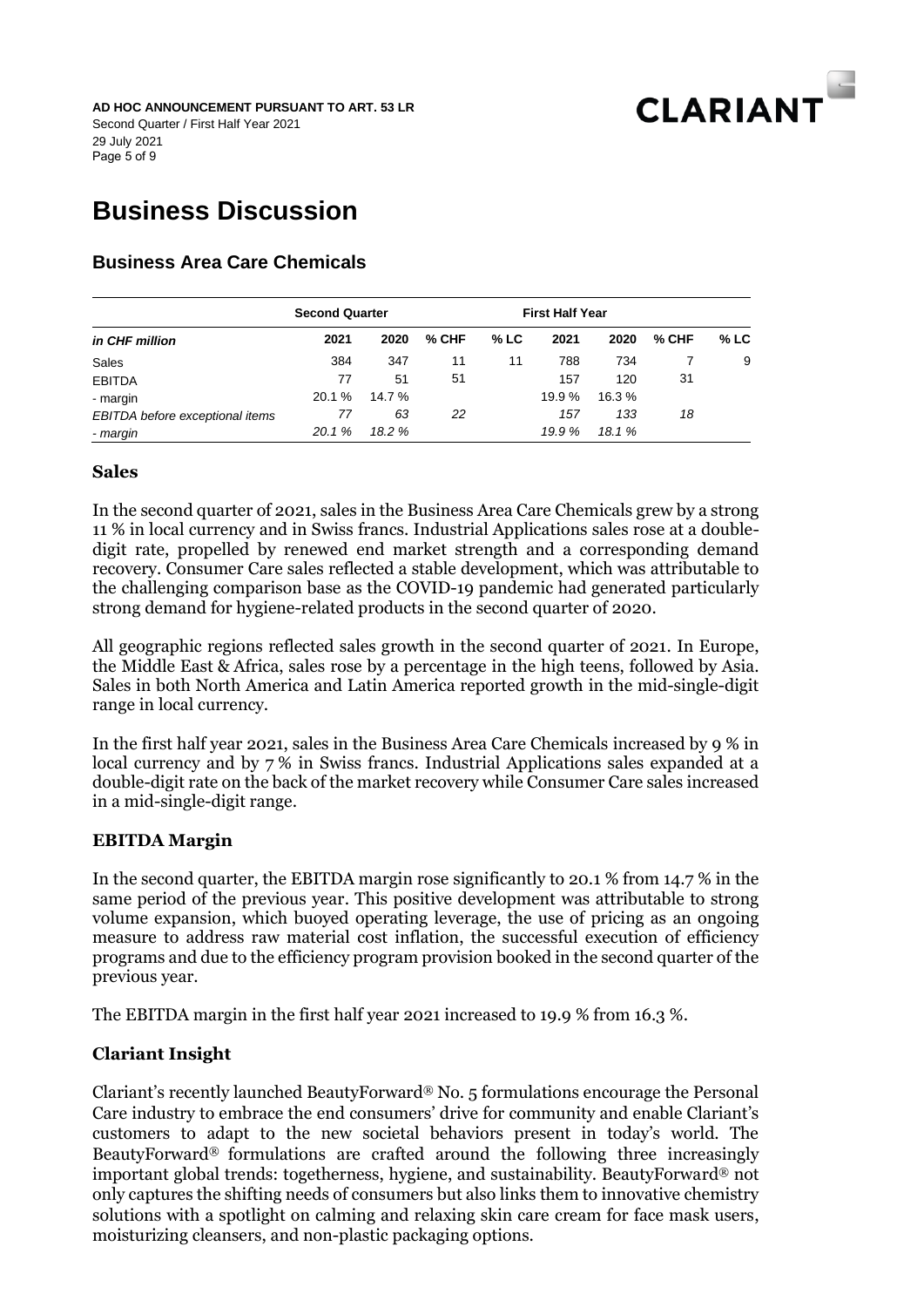

# **Business Area Catalysis**

|                                 | <b>Second Quarter</b> |       |       |        | <b>First Half Year</b> |       |       |        |
|---------------------------------|-----------------------|-------|-------|--------|------------------------|-------|-------|--------|
| in CHF million                  | 2021                  | 2020  | % CHF | $%$ LC | 2021                   | 2020  | % CHF | $%$ LC |
| Sales                           | 221                   | 210   | 5     |        | 414                    | 392   | 6     | 9      |
| <b>EBITDA</b>                   | 42                    | 44    | -5    |        | 80                     | 68    | 18    |        |
| - margin                        | 19.0 %                | 21.0% |       |        | 19.3 %                 | 17.3% |       |        |
| EBITDA before exceptional items | 43                    | 50    | $-14$ |        | 81                     | 75    | 8     |        |
| - margin                        | 19.5 %                | 23.8% |       |        | 19.6 %                 | 19.1% |       |        |

#### **Sales**

In the second quarter of 2021, sales in the Business Area Catalysis improved quarter-onquarter and rose by 7 % in local currency and by 5 % in Swiss francs versus the previous year. Clariant's diversified catalyst portfolio benefitted from the supportive market demand situation. Strong sales expansion in Specialty Catalysts and a stable development in Syngas underpinned the improved sales result.

From a regional perspective, second quarter sales in Asia were particularly strong, followed by the Middle East & Africa. Europe and North America remained comparatively volatile throughout the quarter, reflecting the normal project nature of the business.

In the first half year 2021, sales in the Business Area Catalysis rose by 9 % in local currency and by 6 % in Swiss francs. This growth was attributable to all three Business Lines: Petrochemicals, Syngas, and Specialty Catalysts.

#### **EBITDA Margin**

In the second quarter, the EBITDA margin decreased to 19.0 % from 21.0 % as a result of product mix and project effects.

In the first half year 2021, the EBITDA margin rose to 19.3 % from 17.3 % in the previous year.

#### **Clariant Insight**

Capturing  $CO<sub>2</sub>$  emissions and converting them to useful chemicals is a cornerstone of the technology roadmap for addressing climate change. Clariant's highly active, selective, and robust MegaMax<sup>®</sup> catalyst series for  $CO<sub>2</sub>$ -based methanol synthesis contributes significantly to China's carbon neutrality goal as it enables the efficient utilization of  $CO<sub>2</sub>$ to produce methanol. MegaMax® catalysts can be readily applied to a wide range of plant types and technologies, and  $CO<sub>2</sub>$  to methanol reference tests demonstrate high performance even under low pressures and temperatures. Synthesizing methanol from  $CO<sub>2</sub>$  is a particularly valuable and sustainable approach, as methanol forms a building block for thousands of chemical products such as plastics, paints, cosmetics, and fuels. In order to help customers reliably achieve their efficiency and emission targets, even under flexible conditions, Clariant has joined forces with renowned engineering partners to enable more environmentally friendly alternative solutions, including "Green" and "LowCarbon" methanol production and the cleanup of unconventional syngas streams.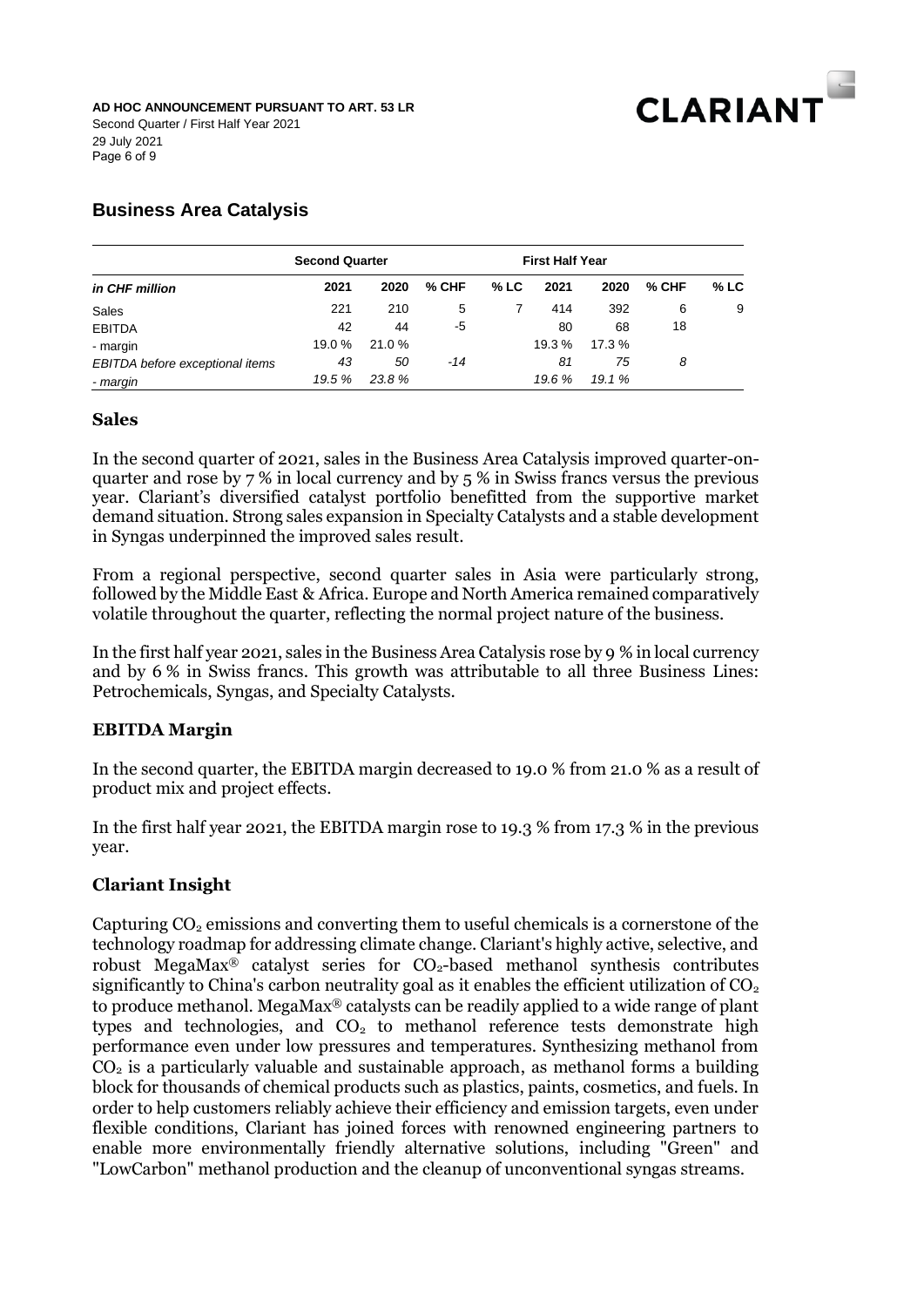

Page 7 of 9 **AD HOC ANNOUNCEMENT PURSUANT TO ART. 53 LR** Second Quarter / First Half Year 2021 29 July 2021

## **Business Area Natural Resources**

| in CHF million                  | <b>Second Quarter</b> |        |         |        | <b>First Half Year</b> |        |       |        |
|---------------------------------|-----------------------|--------|---------|--------|------------------------|--------|-------|--------|
|                                 | 2021                  | 2020   | $%$ CHF | $%$ LC | 2021                   | 2020   | % CHF | $%$ LC |
| Sales                           | 427                   | 369    | 16      | 17     | 832                    | 819    | 2     | 4      |
| <b>EBITDA</b>                   | 72                    | 30     | 140     |        | 140                    | 116    | 21    |        |
| - margin                        | 16.9%                 | 8.1%   |         |        | 16.8%                  | 14.2 % |       |        |
| EBITDA before exceptional items | 71                    | 52     | -37     |        | 140                    | 138    |       |        |
| - margin                        | 16.6%                 | 14.1 % |         |        | 16.8%                  | 16.8%  |       |        |

#### **Sales**

In the second quarter of 2021, sales in the Business Area Natural Resources rose by a strong 17 % in local currency and by 16 % in Swiss francs. Oil and Mining Services sales accelerated due to robust Mining sales and a return to growth in Oil Services. Functional Minerals grew rapidly, in part because of the recovery in the Foundry business, while Additives sales rebounded profoundly in all key end markets.

Oil and Mining Services sales grew in a low single-digit range in local currency in the second quarter. Oil Services sales continued to reflect a sequential improvement quarteron-quarter while Mining Solutions grew in mid-single-digits. The sales expansion at Oil and Mining Services was most pronounced in Latin America and North America.

Functional Minerals sales growth exceeded percentages in the teens in the second quarter as a result of the clear rebound in the Foundry business. The Purification business development also contributed positively to this significant improvement.

Among the three Business Units, Additives sales rose most significantly in the second quarter. This expansion took place in all regions as well as in all businesses as the relevant end markets flourished in the current economic environment.

In the first half of 2021, sales in the Business Area Natural Resources increased by 4 % in local currency and by 2 % in Swiss francs.

#### **EBITDA Margin**

In the second quarter, the EBITDA margin recovered and showed a substantial increase to 16.9 % from 8.1 %. The strong top line growth, in tandem with pricing measures to mitigate raw material inflation, the accretive product mix were supported by efficiency measures implemented throughout the recent past and due to the efficiency program provision booked in the second quarter of the previous year.

In the first half year 2021, the EBITDA margin increased to 16.8 % from 14.2 % year-onyear.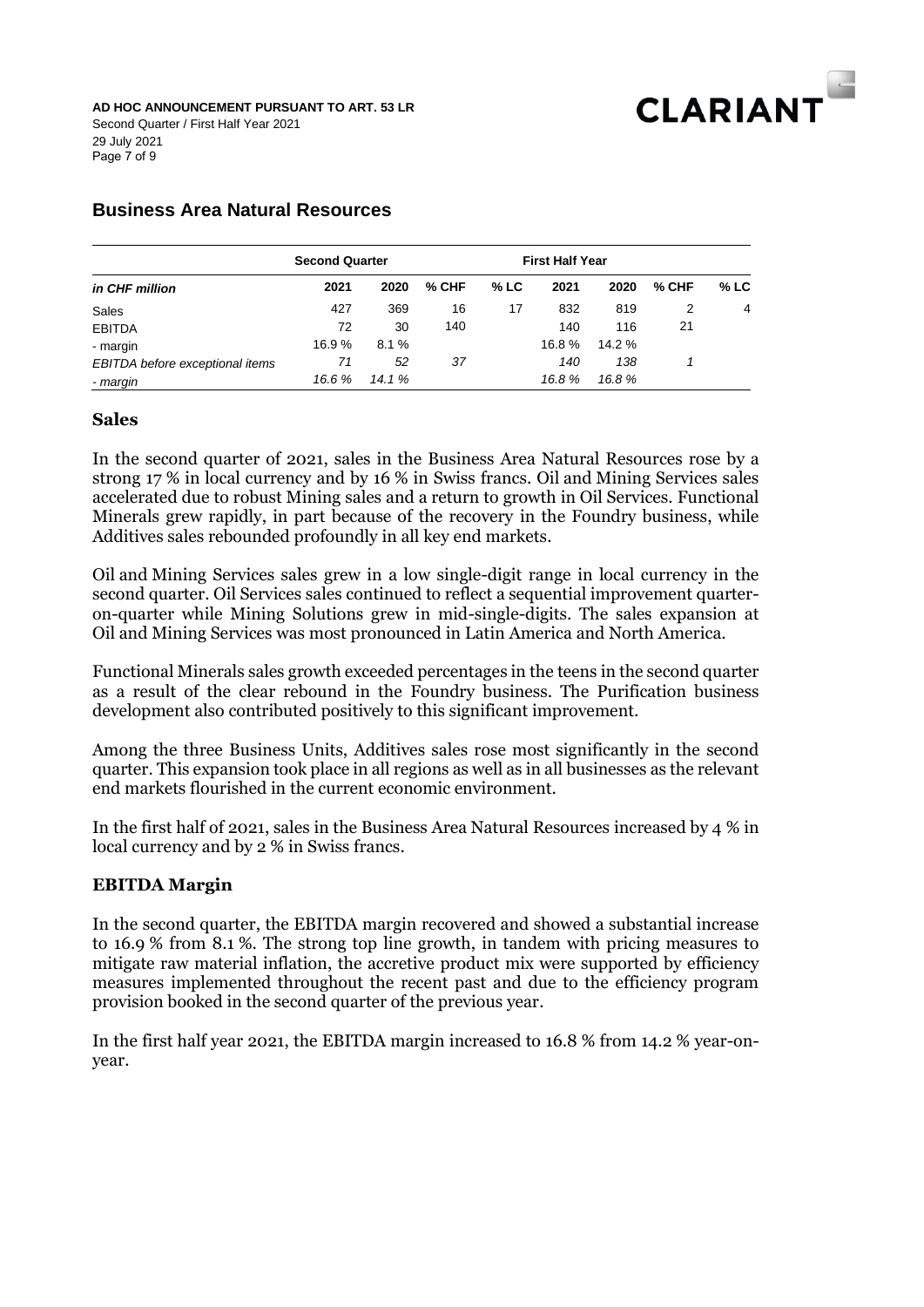

Page 8 of 9 **AD HOC ANNOUNCEMENT PURSUANT TO ART. 53 LR** Second Quarter / First Half Year 2021 29 July 2021

# **Clariant Insight**

At the recent Chinaplas 2021 trade fair, Clariant debuted new high-end, sustainable additive solutions for plastics to support local manufacturers in adapting quickly to the requirements of highly-demanding new applications and environmental goals. One example of such a product introduction is Clariant's new AddWorks® PKG 906 Circle, a proprietary polymer stabilizer used to increase plastic waste recycling in polyolefin film manufacturing. AddWorks® PKG 906 Circle is helping end-of-life greenhouse films to be recycled into films for secondary packaging without the loss of production efficiency or compromise to the required highly-demanding film quality.

Clariant's sustainability product designators – Terra, Vita, and Circle – help orient customers and value chains to the sustainability benefits of products and solutions. Those distinguished with the designators deliver confirmed contributions in some particularly important areas.

### **Discontinued Operations**

| in CHF million                  | <b>Second Quarter</b> |          |         |        | <b>First Half Year</b> |       |         |        |
|---------------------------------|-----------------------|----------|---------|--------|------------------------|-------|---------|--------|
|                                 | 2021                  | 2020     | $%$ CHF | $%$ LC | 2021                   | 2020  | $%$ CHF | $%$ LC |
| Sales                           | 233                   | 456      | -49     | -49    | 449                    | 941   | -52     | -52    |
| <b>EBITDA</b>                   | 34                    | 33       | 3       |        | 58                     | 67    | -13     |        |
| - margin                        | 14.6 %                | $7.2 \%$ |         |        | 12.9 %                 | 7.1%  |         |        |
| EBITDA before exceptional items | 39                    | 48       | $-19$   |        | 68                     | 117   | -42     |        |
| - margin                        | 16.7%                 | 10.5 %   |         |        | 15.1%                  | 12.4% |         |        |

As part of Clariant's portfolio optimization, the Business Units Pigments and Masterbatches and the Business Line Healthcare Packaging, which operated as a part of the Business Unit Masterbatches, have been reclassified to discontinued operations since the first half year 2019.

On October 31, 2019, Clariant sold its Healthcare Packaging business to Arsenal Capital Partners. The sale of Clariant's Masterbatches business to Avient (formerly PolyOne) was completed on July 1, 2020. On June 14, 2021, Clariant announced that definitive agreements have been signed to divest its Pigments business to a consortium comprised of Heubach Group and SK Capital Partners. Closing is expected to take place in the first half of 2022.

#### **Sales**

In the second quarter of 2021, on a like-for-like basis, excluding Masterbatches sales from the second quarter of 2020, sales in discontinued operations (Pigments) increased by 17 % in local currency and in Swiss francs. In the first half year 2021, on a like-for-like basis, excluding Masterbatches sales from the first half of 2020, sales in discontinued operations (Pigments) rose by 10 % in local currency and by 8 % in Swiss francs, supported by the stronger economic environment.

#### **EBITDA**

In the second quarter as well as in the first half year 2021, the EBITDA margin increased due to the higher sales levels of the Pigments business, the corresponding operating leverage improvement, the execution of the efficiency program, which generated additional cost savings of CHF 4 million in the second quarter and CHF 6 million in the first half year 2021, and the divestment of the Masterbatches business.